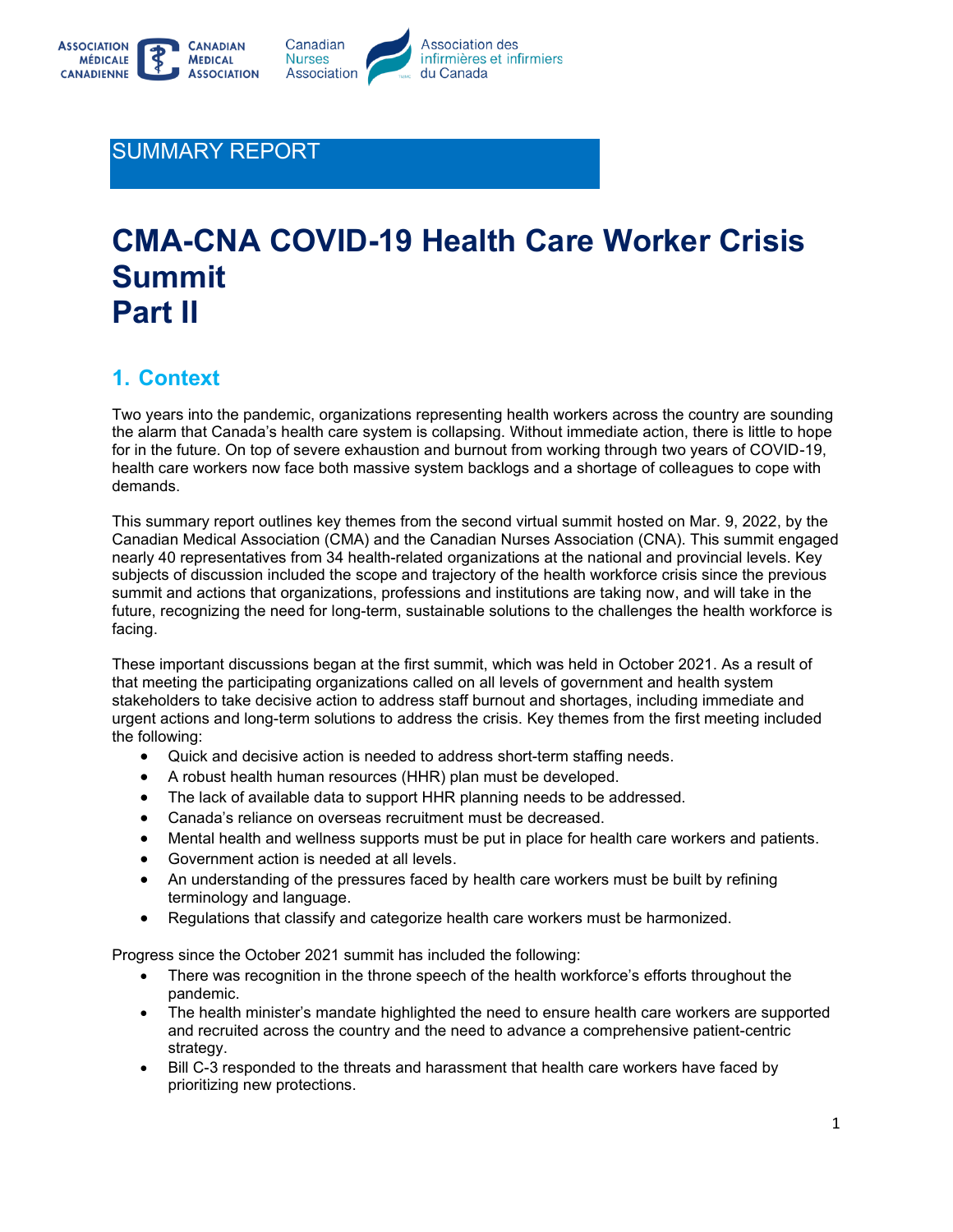

- The position of chief nursing officer was reinstated at the federal level to provide strategic advice on public policy from a nursing perspective.
- Parliamentary studies were initiated by the House of Commons Standing Committee on Health on Canada's health workforce and by the House of Commons Standing Committee on Human Resources, Skills and Social Development and the Status of Persons with Disabilities on labour shortages, working conditions and the care economy.
- Health Canada's 2022–23 Departmental Plan indicated that "Health Canada is committed to working with P/Ts, health system partners and stakeholders to address these challenges, including sustainable solutions to support and bolster the health care workforce."

## **2. What we heard: key themes**

**The state of the workforce crisis is not getting any better.** In fact, many participants indicated that circumstances are worsening and that concrete commitments to address the health workforce crisis in a sustainable manner have been slow to come.

Participants communicated the challenges that their professions, institutions and organizations are facing two years into the pandemic. The following are a few examples:

- Physicians calling in to support lines are experiencing more burnout and are exceedingly distressed; the circumstances leading to this state of distress are often out of their control.
- Training has also been compromised to a degree for resident doctors because of the urgent need to tend to patients through pandemic redeployment.
- Approximately 40% of the members of the medical lab workforce across Canada report that they are prepared to change jobs but have not yet resigned.
- A significant increase in vacancies for medical radiation technologists has also been observed.
- Statistics out of Ontario highlight hospital vacancy rates growing from 4% in October 2020 to 8% in October 2021. Between March 2020 – September 2021, resignations went up from 5% to 8% across hospital staff. Rural and remote regions are also experiencing upwards of 30 to 40% vacancy rates of workers.

Although there has been a push for wage enhancements, regulation parity and recognition of personal support workers nationwide, little movement has occurred. Personal support workers are also faced with rising gas prices and little financial support to complete home care visits. Although free training has been offered in some provinces, less than 30% of graduates are staying in the sector because of the poor working conditions.

*"Addiction is at an all-time high among personal support workers and they are leaving the sector in droves. I cannot stress that enough. We cannot keep them." — summit participant reflecting on the immediate need to address working conditions for personal support workers*

**Addressing the workforce crisis requires robust data collection.** Canada continues to lack data on its health workforce, both in the public and private sectors. It is acknowledged that formulating a plan to improve data collection will take time, but the country cannot plan for its workforce without basic standardized and comparable data elements. Participants raised the concern that existing data sets may not accurately reflect all key elements or the number of "boots on the ground." To address the data challenge, the Canadian Health Workforce Network is accelerating its Canadian Institutes of Health Research (CIHR)-funded study on the creation of a health workforce minimum data standard, which is purpose built for planning, with the goal of enabling adoption by all health workforce stakeholder organizations.

**Canada needs to decrease its reliance on foreign-trained professionals.** This issue was raised at the first summit and reinforced at the second one. Participants highlighted the need to continually improve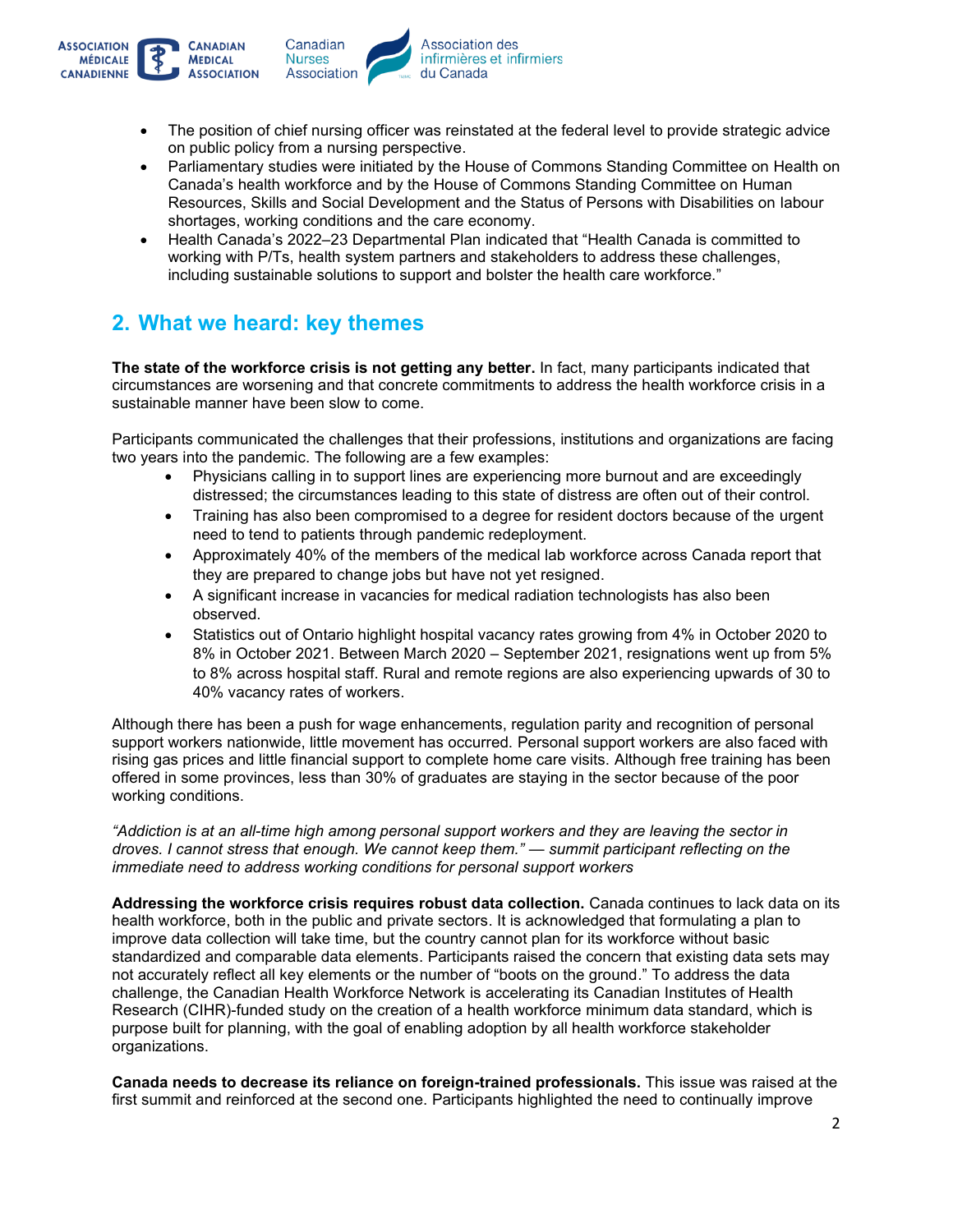

**ASSOCIATION** 

**CANADIENNE** 

**MÉDICALE** 

Canadian-made solutions to increase the supply of health care workers across the country. Using immigration pathways to address Canada's health workforce crisis will not be a quick fix, nor is it responsible — countries across the globe have been managing the same challenges as Canada throughout the pandemic and will continue to do so in the recovery stages.

**Scope-of-practice barriers continue to affect service provision.** Several participants pointed out how either limitations or a lack of clarity on scope of practice can deeply affect a health care worker's ability to provide quality care for their patients and can increase workload and service inefficiencies. For example, issues related to scope of practice limit the ability of capable and qualified nurse practitioners to support the provision of primary care. Public health physicians also report that others have difficulty understanding their scope of practice and what their specialty entails, particularly given they do not typically work in clinics or hospitals.

**Access to psychological supports continues to be a systemic challenge.** Access to mental health supports remains a challenge because of public coverage limitations that make it difficult to recruit and retain psychologists within the public sector. The gaps in public and privately insured psychological services continue to perpetuate access issues, which is unfortunate given these services are much needed in community settings. Training concerns are an additional factor limiting the supply of psychologists. While didactic training falls within the responsibility of educational ministries, residency training can be limited by strict hospital budgets, which creates a challenge for psychologists looking to complete their training.

There continues to be general lack of action on creating robust supports for health care workers both during and after the pandemic, beyond providing access to mental health resources. Strategies must be put in place to institutionalize mechanisms such as implementing safe staff rotations so that workers have sufficient time off between long shifts and encouraging staff to take time away while ensuring appropriate resources are in place to adequately cover absences.

**Ineffective use of resources is compounding workloads.** Improving the challenges exposed by the HHR crisis in Canada is about people — health care workers — but it is also about what we are asking them to do. There is a need to frame conversations around how human resources can be used and deployed more effectively (e.g., what is appropriate work and what is not). Summit participants raised the point that the demand for COVID-19 testing is significantly outweighing the supply of lab workers, which has driven the need for expansion of non-traditional recruitment strategies to relieve bottlenecks. Given the increased demand for testing and use of resources (e.g., MRI, CT), partnerships with organizations such as Choosing Wisely Canada are critical to ensure requests for services such as laboratory testing and diagnostic imaging are addressed appropriately.

**Organizations and professional associations across the country are working to address the health workforce crisis through advocacy.** Decisive action is needed now on short-, medium- and long-term solutions to address Canada's health workforce crisis. Participants acknowledged the role each profession, institution and organization plays in supporting governments to determine the most effective and appropriate actions to recruit, retain, redeploy, and support health care workers. Governments at all levels are being engaged to understand the need for change.

Facilitating changes effectively, however, will require extensive collaboration among the federal, provincial and territorial governments, along with health system stakeholders, underpinned by the shared priority of supporting Canada's existing and future health workforce. It is recognized that much of the decision-making on care delivery is at the provincial/territorial level. This will ultimately result in improved access to and quality of patient care.

The CMA, CNA and the College of Family Physicians of Canada (CFPC) are developing recommendations to enhance supports and increase the complement of health care workers to relieve the pressures being experienced across the system. Additionally, multiple associations are engaging their members across the country to establish a collective voice on matters related to the health workforce